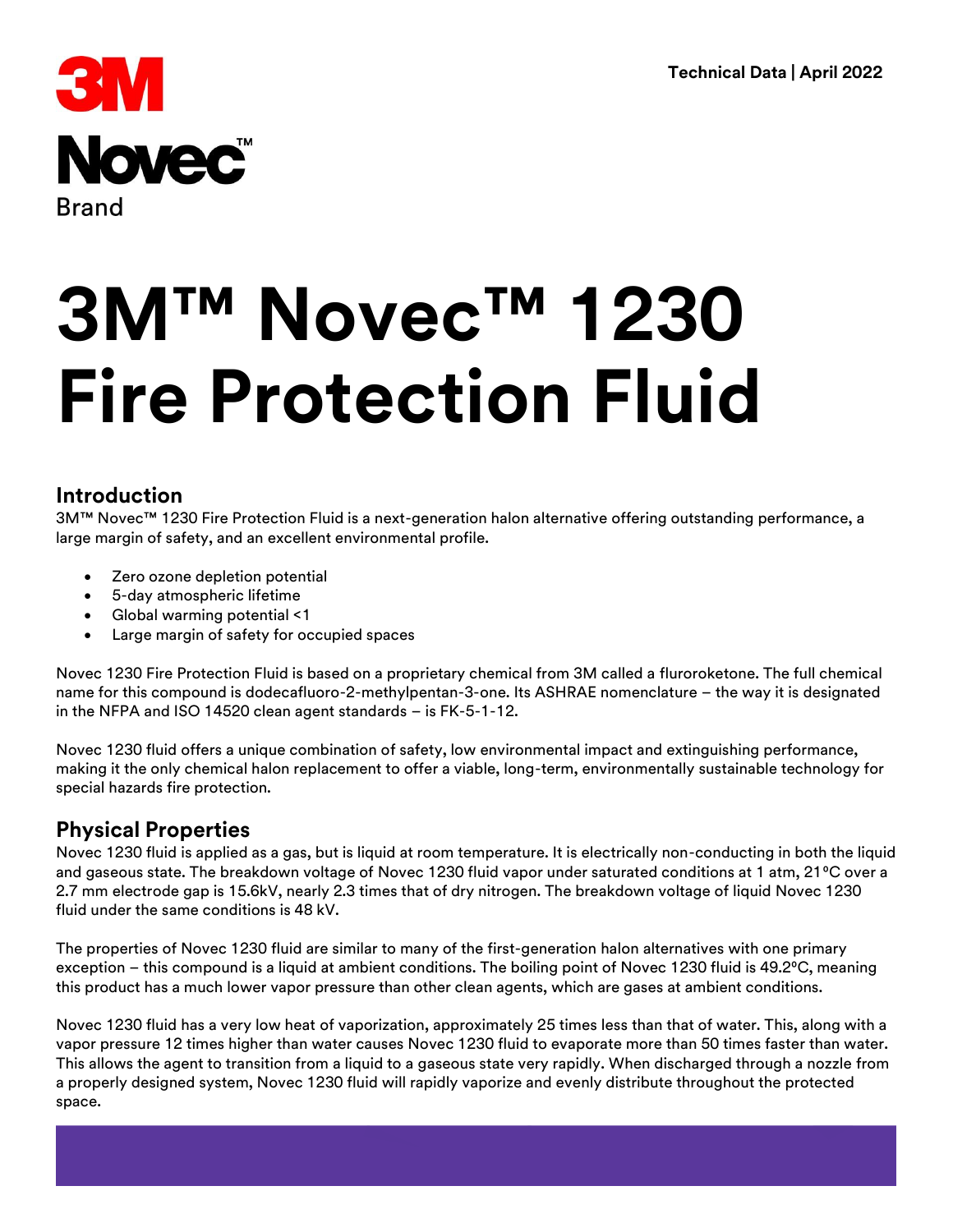# **Properties Description**

Not for specification purposes. All values @ 25°C(77°F) unless otherwise specified.

| <b>Properties</b>                                         | Novec 1230 fluid                                      |
|-----------------------------------------------------------|-------------------------------------------------------|
| <b>Chemical Formula</b>                                   | $CF_3CF_2C(O)CF(CF_3)_2$                              |
| <b>Molecular Weight</b>                                   | 316.04                                                |
| <b>Boiling Point @ 1 atm</b>                              | 49.2°C (120.6°F)                                      |
| <b>Freezing Point</b>                                     | $-108.0$ °C ( $-162.4$ °F)                            |
| <b>Critical Temperature</b>                               | 168.7°C (335.6°F)                                     |
| <b>Critical Pressure</b>                                  | 18.65 bar (270.44 psia)                               |
| <b>Critical Volume</b>                                    | 494.5 cc/mole (0.0251 ft <sup>3</sup> /lbm)           |
| <b>Critical Density</b>                                   | 639.1 kg/m <sup>3</sup> (39.91 lbm/ft <sup>3</sup> )  |
| Density, Sat. Liquid                                      | 1.60 g/ml (99.9 lbm/ft <sup>3</sup> )                 |
| Density, Gas @ 1 atm                                      | 0.0136 g/ml (0.851 lbm/ft <sup>3</sup> )              |
| Specific Volume, Gas @ 1 atm                              | 0.0733 m <sup>3</sup> /kg (1.175 ft <sup>3</sup> /lb) |
| <b>Specific Heat, Liquid</b>                              | 1.103 kJ/kg°C (0.2634 BTU/lb°F)                       |
| Specific Heat, Vapor @ 1 atm                              | 0.891 kJ/kg°C (0.2127 BTU/lb°F)                       |
| Heat of Vaporization @ boiling point                      | 88.0 kJ/kg (37.9 BTU/lb)                              |
| Liquid Viscosity @ 0°C/25°C                               | 0.56/0.39 centistokes                                 |
| <b>Vapor Pressure</b>                                     | 0.404 bar (5.85 psia)                                 |
| Relative Dielectric Strength, 1 atm (N <sub>2</sub> =1.0) | 2.3                                                   |

# **Physical Properties (continued)**

Although Novec 1230 fluid is a liquid at room temperature, its vapor pressure is sufficient for the agent to readily achieve vapor extinguishing concentrations in air. At 25°C, one could form vapor concentrations with Novec 1230 fluid up to 39 percent volume prior to reaching saturation. Typical fire suppression design concentrations for most applications are in the range of 4.5 to 6 percent by volume of the protected space. That large differential between design and saturation concentrations dictates that condensation of vapor will not occur.



# **Novec 1230 fluid Vapor Pressure vs Temperature**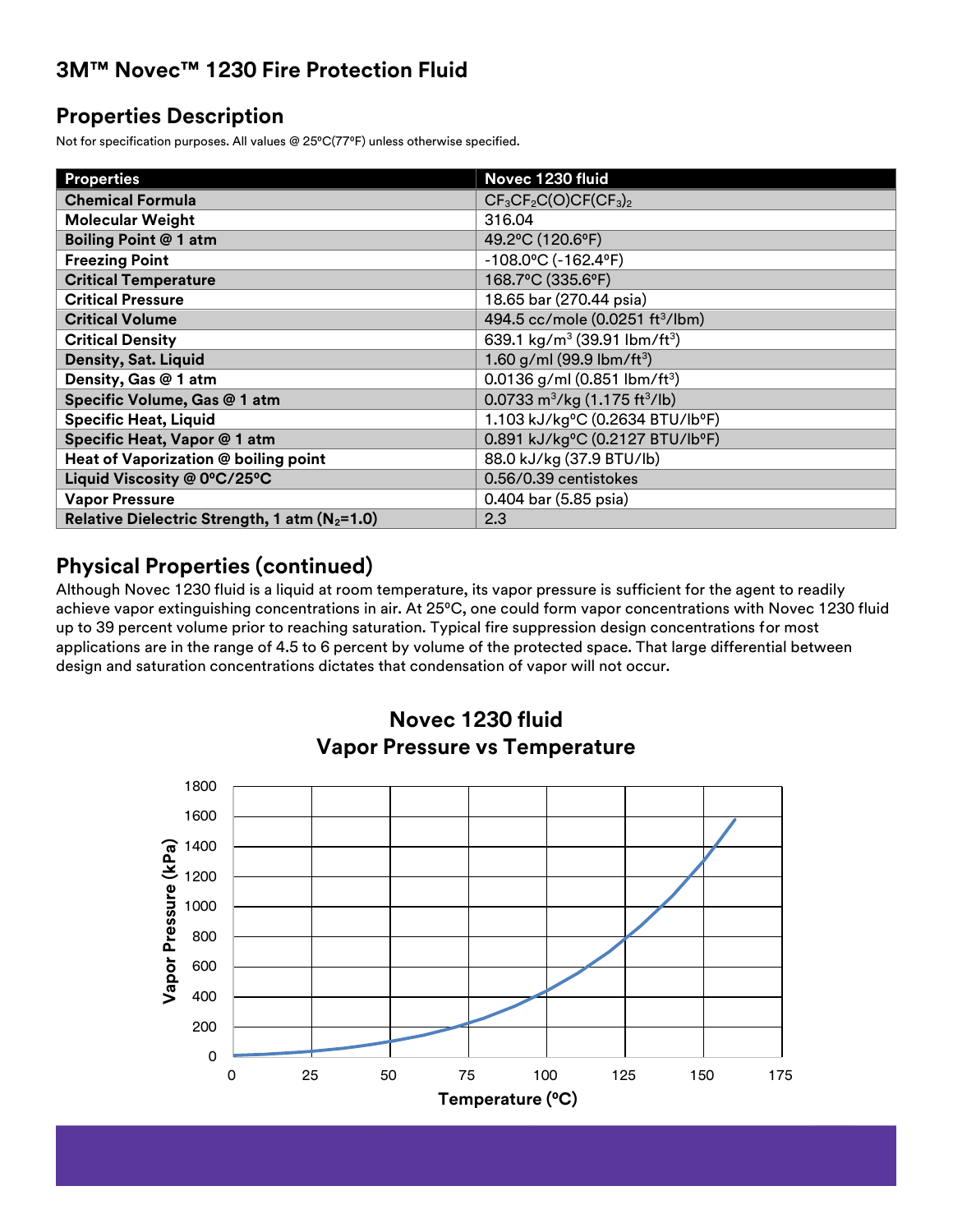

# **Design Concentrations**

Like other halocarbon halon alternatives, Novec extinguishes principally by removing heat from the fire. Upon discharge, Novec 1230 fluid creates a gaseous mixture with air. This agent/air mixture has a heat capacity much larger than that of air alone. A higher heat capacity means that this gas mixture will absorb more energy (heat) for each degree of temperature change it experiences. At the system design concentration, the agent/air mixture absorbs sufficient heat to upset the conditions required for combustion to occur. The amount of heat the fire loses to the surroundings is increased by the presence of the agent. This causes the combustion zone to cool to the point that the fire extinguishes. Novec 1230 fluid has the highest heat capacity of the commercially available halon alternatives resulting in the lowest extinguishing concentrations for a given fuel. The design concentration for Class A combustibles is a minimum of 4.5 vol% for designs based on UL 2166 in the USA. Different minimum design concentrations may be required in other countries based on local approvals.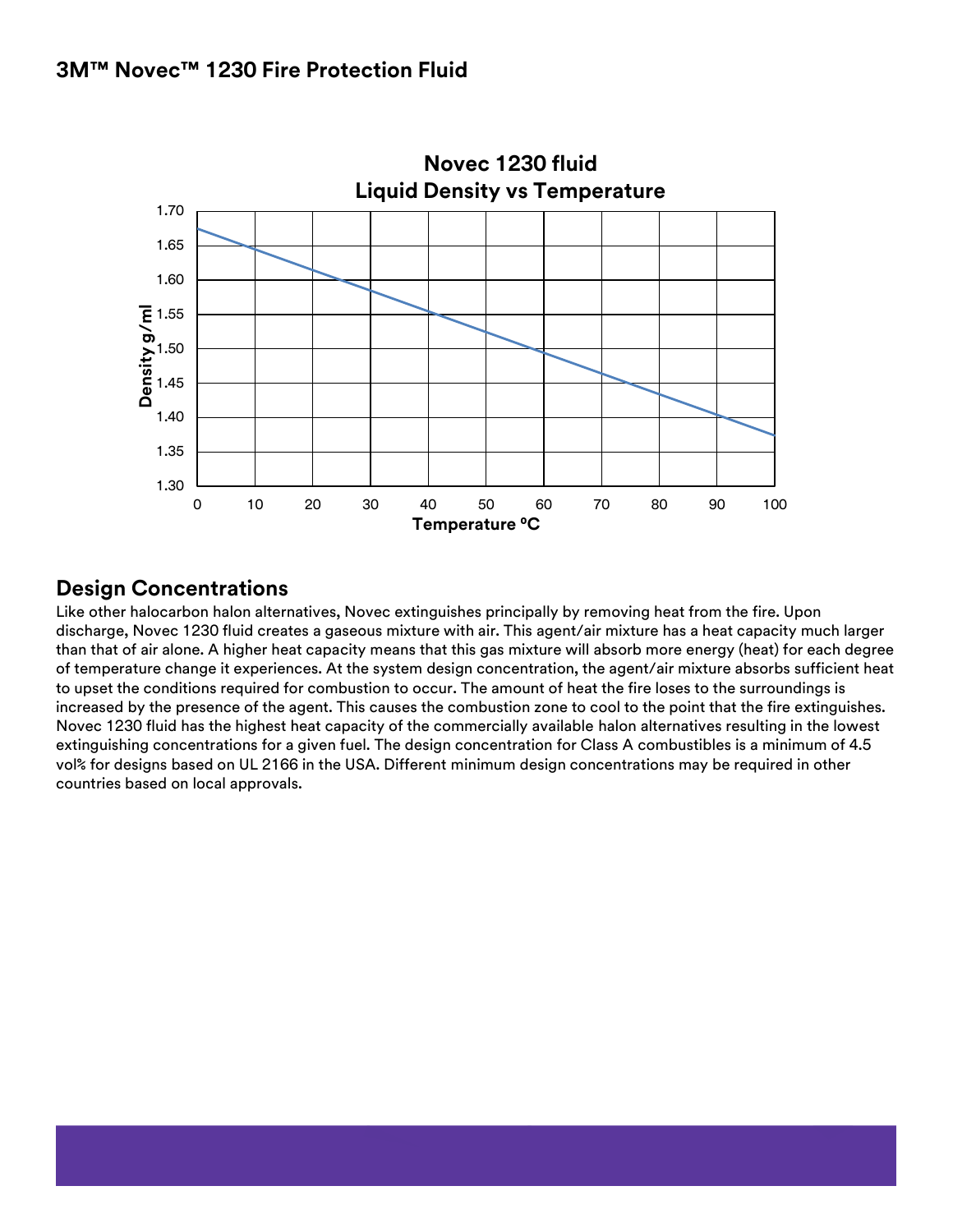#### **Liquid to gas – how it works**

The following chart illustrates that Novec 1230 fluid is able to effectively vaporize over the expected range of design concentrations. Water is shown for comparison, because the evaporative behavior of water, while uncharacteristic of many fluids, is a more common experience. The left-hand ordinate measures the vapor pressure of the pure liquids in atmospheres. The right-hand ordinate measures the gas-phase concentration of Novec 1230 fluid or water assuming ideal solution and ideal gas behavior of a mixture with air at 1-atm total pressure (the liquid is considered a pure phase). In addition, boundary lines are drawn to represent a typical 4.5-10vol% Novec 1230 fluid concentration range for extinguishing or inerting applications. The plot shows that at an ambient 20°C(68°F) room temperature liquid Novec 1230 fluid will evaporate to create a 32vol% vapor, well above that of typical extinguishing concentrations for the material. Once evaporated, there is no driving force for a vapor to condense into a liquid unless the vapor/air mixture is compressed or cooled below its dew point. In fact, the vapor pressure of Novec 1230 fluid is such that it would support an extinguishing concentration of 5vol% at a temperature as low as -16°C(3°F). Water does not support a 5vol% concentration in air until the temperature exceeds 33°C(91°F).



## **Saturation Concentrations in Air for Novec 1230 fluid and Water**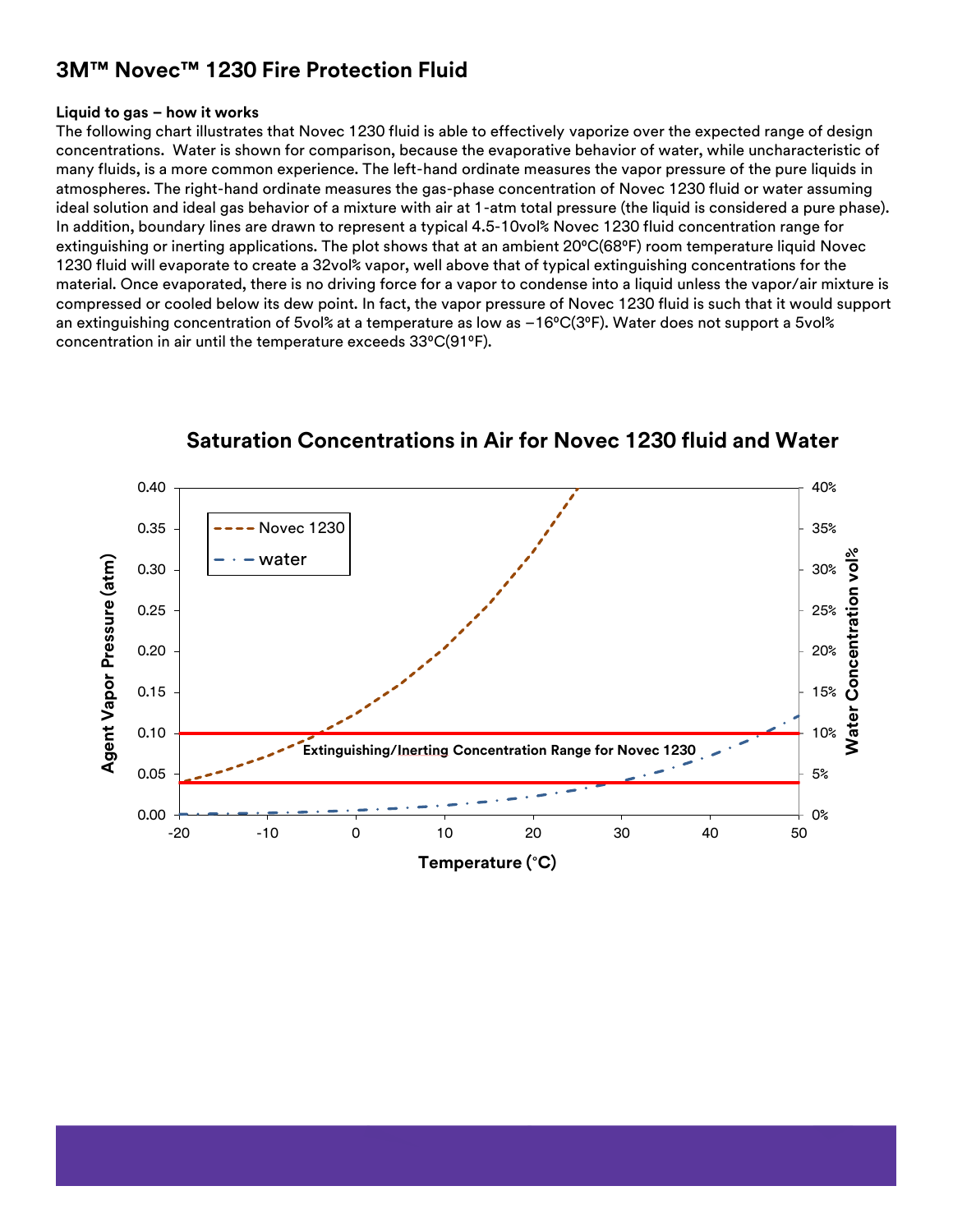The following graph displays an example of the unique properties that differentiate Novec 1230 fluid from other agents. Over a wide range of temperatures, a high boiling material like Novec 1230 fluid, when superpressurized with nitrogen in a cylinder, does not vary significantly in storage pressure like the lower boiling gases. Note the pressure delta of only 10 bar for Novec 1230 fluid, whereas with some low boiling gases, there can be as much as a 33 bar delta over the same temperature range. The maximum fill density for Novec 1230 fluid is 1.8 times greater than lower boiling gases over the -40°C to 80°C range. This is important in applications where there is an expected wide range of temperatures, such as military flightline, oil exploration rigs or aboard ships that may enter tropical or arctic waters.



Source: NFPA 2001 and 3M Labs

# **Typical Applications**

Novec 1230 fluid can effectively be applied in total and localized flooding, inerting and explosion suppression applications in the following areas:

- Anechoic chambers
- Data centers/Server rooms
- Laboratories
- Marine vessels
- Medical records storage
- Military
- Museums & archives
- Oil & gas
- Paint rooms
- Power generation & power storage
- Telecommunications
- **Transportation**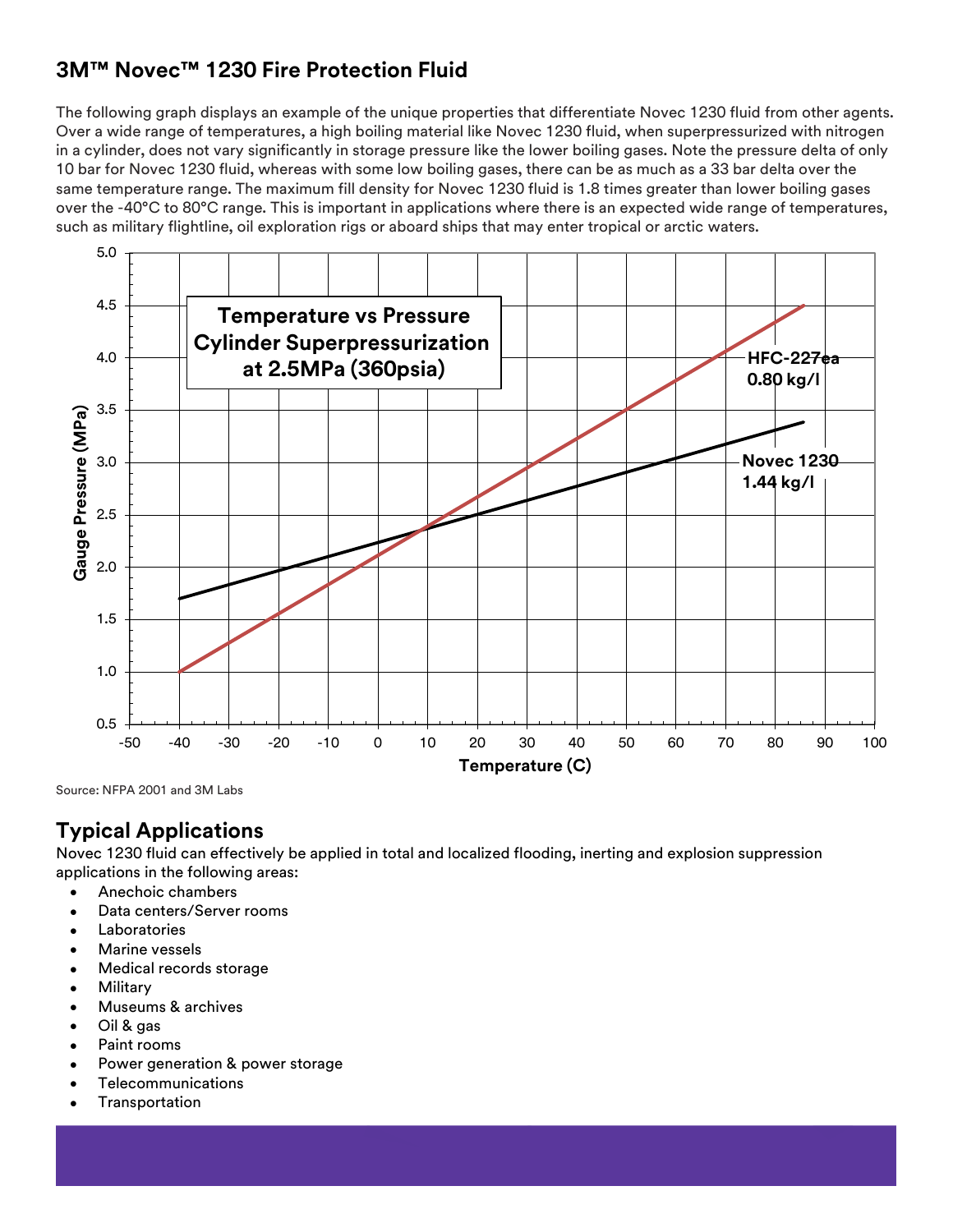# **Environmental Properties**

Once emitted into the environment, there are a number of ways for organic compounds to be removed from the atmosphere. Studies conducted on Novec 1230 fluid have determined the atmospheric loss rates via these removal mechanisms and the effect on the atmospheric lifetime of this compound. The very low water solubility of Novec 1230 fluid and the low degree to which it partitions into liquid water was found to preclude atmospheric hydrolysis from being a meaningful removal mechanism. The principal atmospheric sink for Novec 1230 agent is photolysis. It exhibits strong absorption of energy at near UV wavelengths, resulting in a very short atmospheric lifetime. The rate of photolysis under atmospheric conditions and the mechanism of decomposition of this compound have been investigated by two different research groups<sup>1,2</sup>. The photolysis rate of the fluoroketone leads to an atmospheric lifetime of approximately 1 week, which is consistent with the 3M study that found the atmospheric lifetime of Novec 1230 fluid to be on the order of 5 days.

#### **Ozone Depletion Potential**

Novec 1230 fluid, which contains no chlorine or bromine, has an ozone depletion potential of zero.

#### **Global Warming Potential**

Global Warming Potential (GWP) is an index that provides a relative measure of the possible climate impact due to a compound that acts as a greenhouse gas in the atmosphere. The GWP of a compound, as defined by the Intergovernmental Panel on Climate Change (IPCC), is calculated as the integrated radiative forcing due to the release of 1 kilogram of that compound relative to the warming due to 1 kilogram of  $CO<sub>2</sub>$ .

The potential for Novec 1230 fluid to have a climate impact is limited by its very short atmospheric lifetime and low global warming potential. The GWP of Novec 1230 is calculated to be less than 1 using the IPCC 2013 method and a 100-year integration time horizon $^3$ , including both the direct effect from the agent as well as the indirect effect from decomposition products. Taniguchi et al.<sup>1</sup> and D'Anna et al.<sup>2</sup> have concluded that "the global warming potential of the compound is negligible."

### **Potential for Reducing GHG Emissions**

The fire protection industry has made considerable progress in reducing emissions from the relatively high levels experienced during the use of halon. However, the high GWP of the HFCs used in these applications combined with their growing installed base, results in continually increasing greenhouse gas emissions. A single discharge of an average sized fire protection system containing HFCs is meaningful in itself. Based upon an average sized Halon 1301 system containing 200kg, an equivalent sized system using, for example, HFC-227ea, contains approximately 347 kg of agent. A GWP of 3350 results in  $CO<sub>2</sub>$  equivalent emissions of 1,160,000 kg when this HFC agent is discharged. This is equivalent to the emissions from more than 240 typical automobiles in the USA driven for an entire year!

Discharge of a fire protection system using Novec 1230 fluid in place of an HFC extinguishing agent results in significantly reduced greenhouse gas emissions. Due to the dramatically lower GWP, greenhouse gas emissions from discharge of Novec 1230 fluid are reduced by more than 99.9% compared to any of the HFCs used in fire protection. As a result, Novec 1230 fluid is a low GWP alternative that can reduce emissions of greenhouse gases in fire protection applications and help to further the environmental goals of the industry.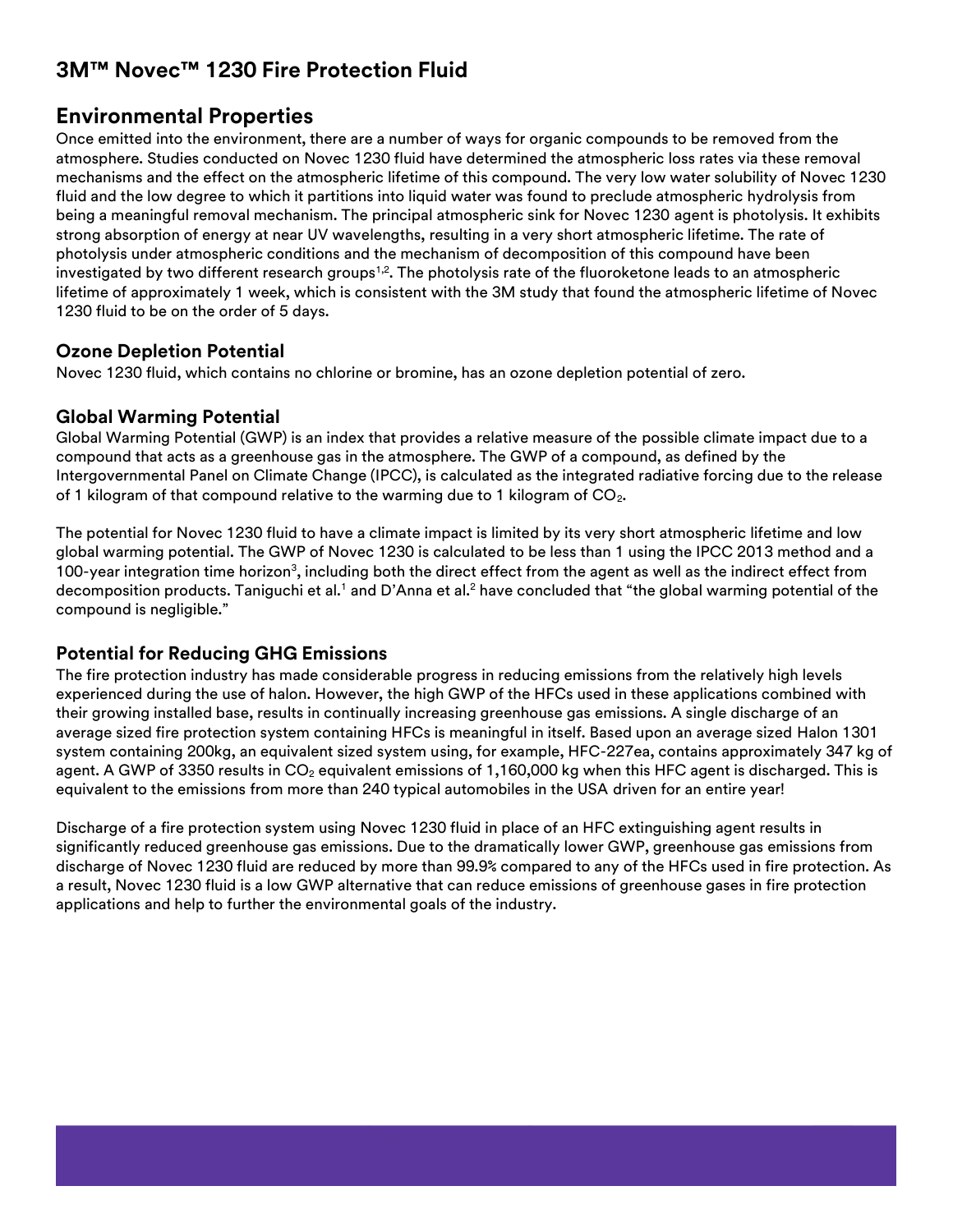# **Environmental Properties**

Not for specification purposes. All data other than those for Novec 1230 fluid were compiled from published sources.

| <b>Properties</b>            | <b>Novec 1230</b> | <b>Halon 1211</b> | <b>Halon 1301</b> | <b>HFC-125</b> | HFC-227ea |
|------------------------------|-------------------|-------------------|-------------------|----------------|-----------|
| <b>Ozone Depletion</b>       | 0.0               | 4.0               | 12.0              | 0.0            | 0.0       |
| Potential (ODP) <sup>1</sup> |                   |                   |                   |                |           |
| <b>Global Warming</b>        | <1                | 1750              | 6290              | 3170           | 3350      |
| <b>Potential -</b>           |                   |                   |                   |                |           |
| IPCC <sup>2</sup>            |                   |                   |                   |                |           |
| <b>Atmospheric</b>           | 0.019             | 16                | 65                | 28.2           | 38.9      |
| Lifetime (years)             |                   |                   |                   |                |           |
| SNAP (Yes/No)                | Yes               | N/A               | N/A               | No             | No        |

<sup>1</sup> World Meteorological Organization (WHO) 1998, Model-Derived Method.

 $^2$  Intergovernmental Panel on Climate Change (IPCC) 2013 Method, 100 Year ITH.

## **Safety Considerations**

The safety of Novec 1230 fluid has been thoroughly evaluated through both acute and repeat dose toxicity testing. A full series of toxicological tests has been completed using this compound. In each case, Novec 1230 fluid has been demonstrated to be very low in toxicity and to have a large margin of safety in use as a clean extinguishing agent. Key testing of Novec 1230 fluid was conducted at independent laboratories as shown in the following table.

#### **Toxicity testing results**

| <b>Properties</b>              | <b>Novec 1230</b>                                |
|--------------------------------|--------------------------------------------------|
| <b>4-hour Acute Inhalation</b> | Practically Non-Toxic ( $LC_{50}$ > 100,000 ppm) |
| <b>Cardiac Sensitization</b>   | Not a Sensitizer (NOAEL = 100,000 ppm)           |
| <b>Acute Dermal Toxicity</b>   | Low Toxicity ( $LD_{50}$ > 2000 mg/kg)           |
| <b>Ames Assay</b>              | Negative                                         |
| <b>Primary Skin Irritation</b> | Non-Irritating                                   |
| <b>Primary Eye Irritation</b>  | Minimally Irritating                             |
| <b>Acute Oral Toxicity</b>     | Low Toxicity ( $LD_{50}$ > 2000 mg/kg)           |
| <b>Skin Sensitization</b>      | Not a Skin Sensitizer                            |
| <b>28-Day Inhalation Study</b> | NOAEL of this study: 4,000 ppm                   |
| <b>Chromosomal Aberration</b>  | Negative                                         |

The no observable adverse effect level (NOAEL) for any end point of acute toxicity has been determined to be 10 volume percent (100,000 ppmv) in air. With a NOAEL of 10%, there is consensus that Novec 1230 fluid is not only safe for its intended end use but that it provides a large margin of safety relative to the typical design concentrations of fire protection systems. Typical design concentrations in the range of 4.5 to 5.9 volume percent result in safety margins of 69% to 122%.

## **Thermal Decomposition**

Well over 90% of applications involving the use of halocarbons, like Novec 1230 fluid, protect Class A assets, including those related to computer and telecommunication facilities. Continuity of operation is paramount, and those types of assets, typically involving electronic switches and circuit boards, cannot tolerate even a relatively moderate fire. System design, therefore, must be such that fire size be kept to a minimum.

Levels of HF produced from fires extinguished by Novec 1230 fluid are similar to those involving other physically acting halocarbon agents. Industry practice over the last decade has demonstrated that fire extinguishing systems using halogenated halon alternatives can be designed to minimize thermal decomposition product formation and avoid adding to the potential toxic threat of a fire event (the hazards created by the combustion products of the fire).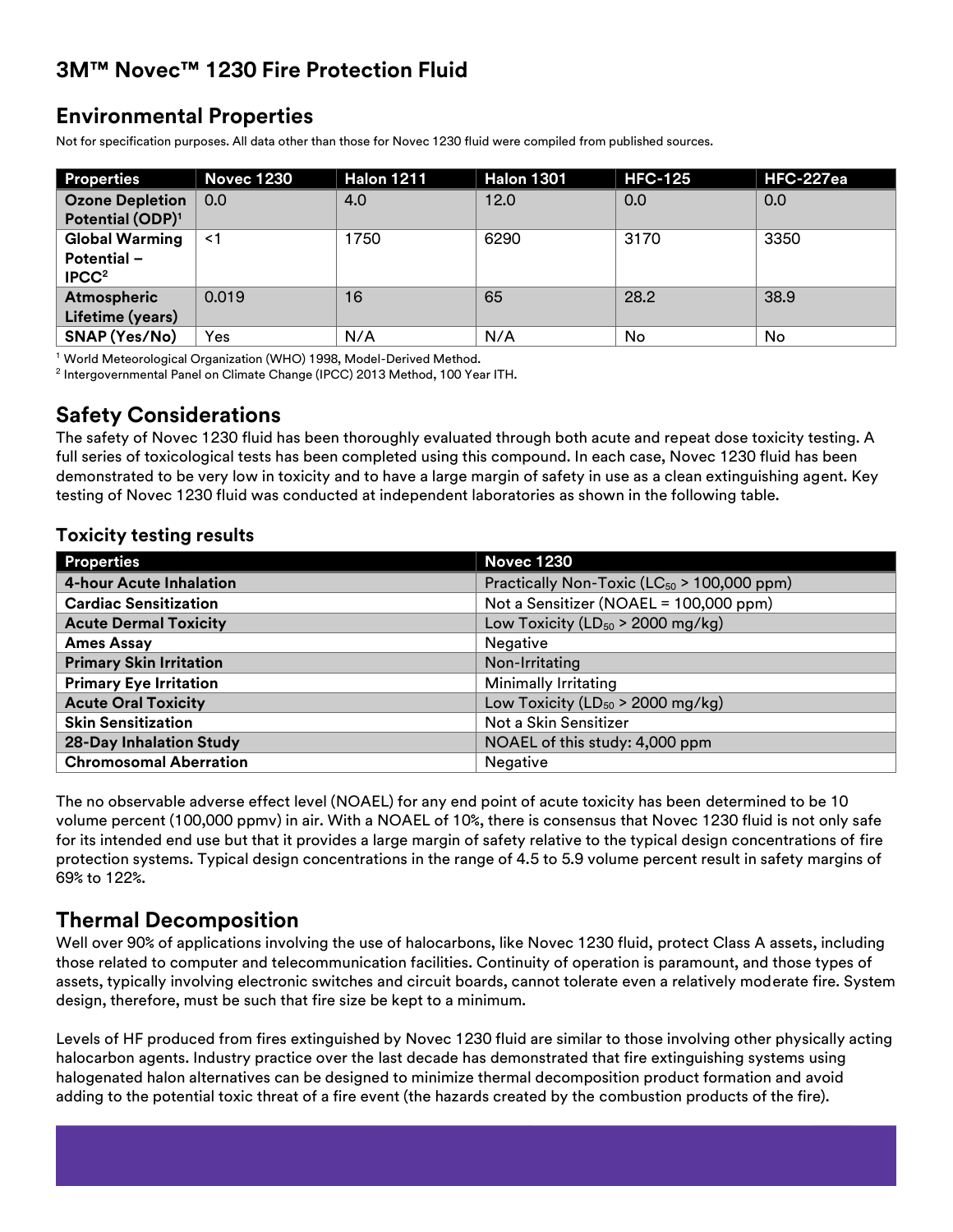# **Materials Compatibility**

Compatibility of "O" Rings with Novec 1230 Fluid Exposure Time: 1 Week @ 25°C, 100°C

| <b>Elastomer Type</b>  | <b>Exposure</b><br><b>Temperature</b> | <b>Change In Shore A</b><br><b>Hardness</b> | % Change In Weight | % Change In Volume |
|------------------------|---------------------------------------|---------------------------------------------|--------------------|--------------------|
| <b>Neoprene</b>        | $25^{\circ}$ C                        | $-1.8$                                      | $-0.06$            | $-1.2$             |
|                        | $100^{\circ}$ C                       | $-2.2$                                      | $+2.3$             | $+0.8$             |
| <b>Butyl Rubber</b>    | $25^{\circ}$ C                        | $-2.7$                                      | $+0.2$             | $+0.1$             |
|                        | $100^{\circ}$ C                       | $-4.0$                                      | $+4.3$             | $+4.2$             |
| <b>Fluoroelastomer</b> | $25^{\circ}$ C                        | $-6.2$                                      | $+0.7$             | $+0.6$             |
|                        | $100^{\circ}$ C                       | $-12.6$                                     | $+9.5$             | $+10.6$            |
| <b>EPDM</b>            | $25^{\circ}$ C                        | $-4.7$                                      | $+0.6$             | $+0.3$             |
|                        | $100^{\circ}$ C                       | $-5.7$                                      | $+3.3$             | $+2.4$             |
| <b>Silicone</b>        | $25^{\circ}$ C                        | N/A                                         | $+3.1$             | $+2.8$             |
|                        | $100^{\circ}$ C                       | $-5.4$                                      | $+6.0$             | $+5.1$             |
| <b>Nitrile</b>         | $25^{\circ}$ C                        | $-0.7$                                      | $-0.3$             | $-0.5$             |
|                        | $100^{\circ}$ C                       | $+2.5$                                      | $+4.6$             | $+0.7$             |

#### **Effect of Novec 1230 Fluid on Various Metals**

| <b>Metals</b>                     | <b>Effect</b>  |
|-----------------------------------|----------------|
| Aluminum Alloy 6262 T6511         | $\overline{A}$ |
| <b>Brass Alloy UNS C36000</b>     | A              |
| AISI Type 304L stainless steel    | A              |
| AISI Type 316L stainless steel    | A              |
| Copper UNS C12200                 | A              |
| ASTM A 516, Grade 70 carbon steel | A              |

*A. No discoloration of destruction of fluid or metal at temperature indicated, 10 days minimum exposure, 48⁰C*

3M has extensive data on compatibility with various materials. For more information, contact your local 3M technical service representative.

## **Regulatory Registries**

When commercializing Novec 1230 fluid, inclusion of the chemistry on a region's or country's chemical registry was required. For example, in Japan, a chemical must attain METI approval and, in the EU, the ELINCS approval must be in place before a chemical may be imported. Local regulatory approvals and listing on chemical registries of key countries are complete. The following table lists eight of the major chemical registry approvals.

# **Chemical Registry Approvals**

Chemical: dodecafluoro-2-methylpentan-3-one CAS#: 756-13-8

| <b>Country/Region</b>      | <b>Status</b>     |
|----------------------------|-------------------|
| USA (TSCA)                 | Listed            |
| Canada (CDSL)              | Listed            |
| <b>EU (ELINCS)</b>         | EC# 436-710-6     |
| <b>Australia (AICS)</b>    | Listed            |
| Japan (METI)               | METI# (2)-4024    |
| Korea (KECI)               | KECI# 2002-3-2022 |
| China (IECSC)              | Listed            |
| <b>Philippines (PICCS)</b> | Listed            |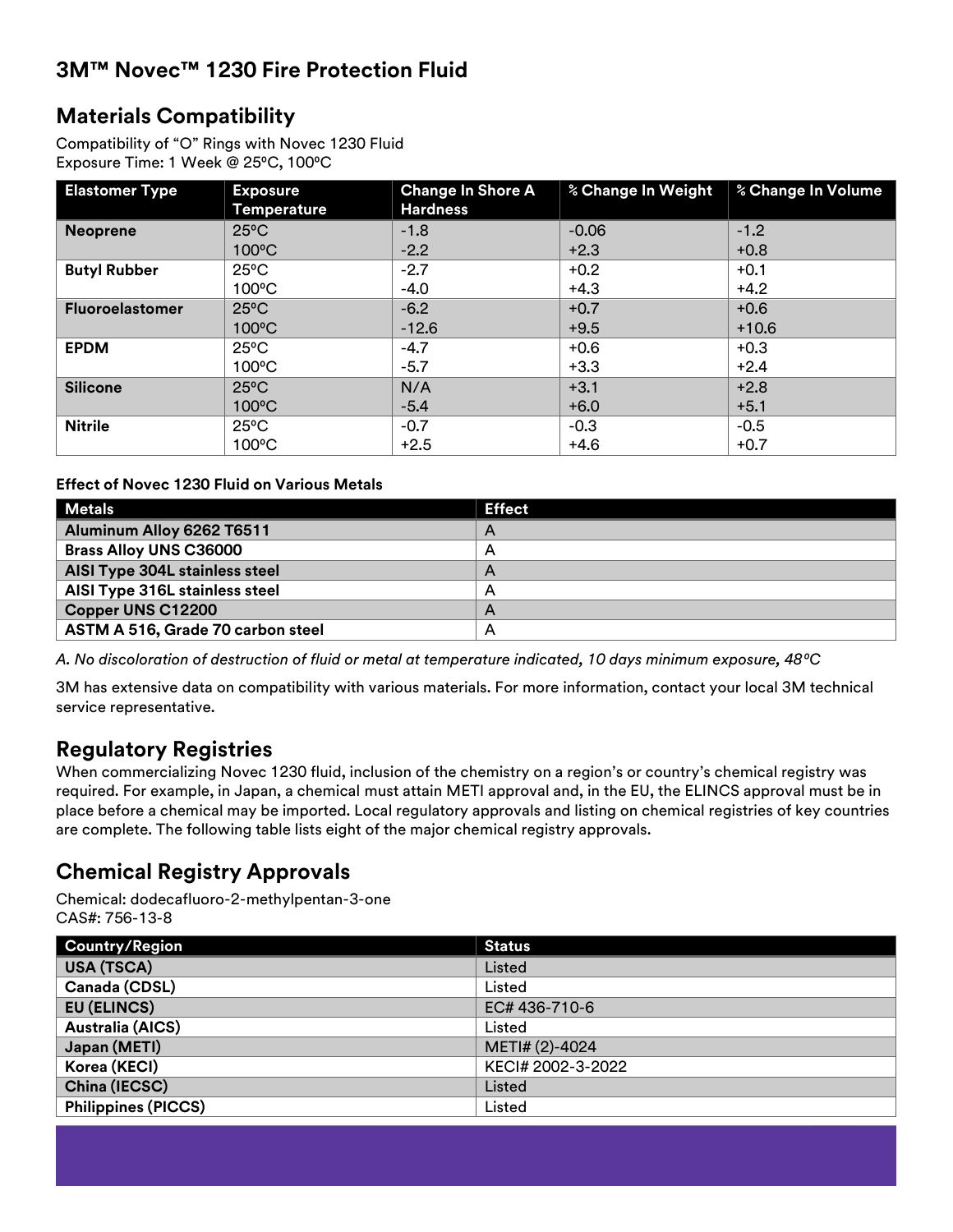Additionally, both the German Hygiene Institute and Swiss BUWAL approval have been attained. In the USA, Novec 1230 fluid has been approved by the EPA Significant New Alternatives Policy (SNAP) Program for use as a halon replacement in both total flooding and streaming applications.

# **Industry Approvals**

Fire suppression systems containing Novec 1230 fluid are commercially available globally. Globally recognized system listings and approvals, with Novec 1230 fluid as a component, are included in the following table. Component recognitions have been attained from US-based Underwriters Laboratories, Inc. and FM Global, as well as EU-based LPCB, VdS and CNPP. Also, the German Amtliche Prüfstelle has approved systems using Novec 1230 fluid. While approval from the SSL in Australia is complete, other Asia Pacific approvals are in progress.

Novec 1230 fluid is included in the 2022 edition of NFPA 2001, Standard on Clean Agent Fire Extinguishing Systems and the 2015-16 edition of ISO 14520, Gaseous Media Fire Extinguishing Systems. In each standard, it is referenced by the ASHRAE nomenclature FK-5-1-12.

#### **General Industry Listings and Approvals**

| <b>Listing Organization</b>                           | <b>Country/Region</b> |
|-------------------------------------------------------|-----------------------|
| Underwriters Laboratories Inc (ULI)                   | <b>USA</b>            |
| Underwriters Laboratories CA (ULC)                    | Canada                |
| FM Global (FM)                                        | <b>USA</b>            |
| Loss Prevention Certification Board (LPCB)            | United Kingdom        |
| Scientific Services Laboratories (SSL) Also called    | Australia             |
| <b>Certifire Pty Ltd</b>                              |                       |
| VdS Schadenverhütung (VdS)                            | Germany               |
| Centre National de Prévention et de Protection (CNPP) | France                |
| Korea Fire Institute (KFI)                            | Korea                 |

In addition to the general industry listings and approvals above, Novec 1230 fluid has also successfully passed several marine application test protocols, including but not limited to RINA and IMO MSC/CIRC 1267. A complete list of marine approvals is included in the table below.

#### **Marine Industry Listings and Approvals**

| <b>Listing Organization</b>                      | <b>Country/Region</b> |
|--------------------------------------------------|-----------------------|
| American Bureau of Shipping (ABS)                | International         |
| <b>Australian Maritine Safety Agency</b>         | Australia             |
| <b>Bureau Veritas (BV)</b>                       | France                |
| <b>Canadian Coast Guard</b>                      | Canada                |
| Danish Maritime Authority (DMA)                  | Denmark               |
| Det Norske Veritas (DNV)                         | Norway                |
| Germanischer Lloyd (GL)                          | Denmark               |
| <b>Icelandic Maritime Administration</b>         | Iceland               |
| Inland/Sea going acceptance (BZI)                | Belgium               |
| Lloyd's Register of Shipping (LR)                | International         |
| Maritime and Coastguard Agency (MCA)             | UK.                   |
| <b>Marine Merchant Approval</b>                  | France                |
| Nippon Kaiji Kyokai (NK)                         | Japan                 |
| Polish Register of Shipping                      | Poland                |
| Registro Italiano Navale (RINA)                  | Italy                 |
| Shipping Authority Acceptance - Inland/Sea going | Holland               |
| United States Coast Guard (USCG)                 | <b>USA</b>            |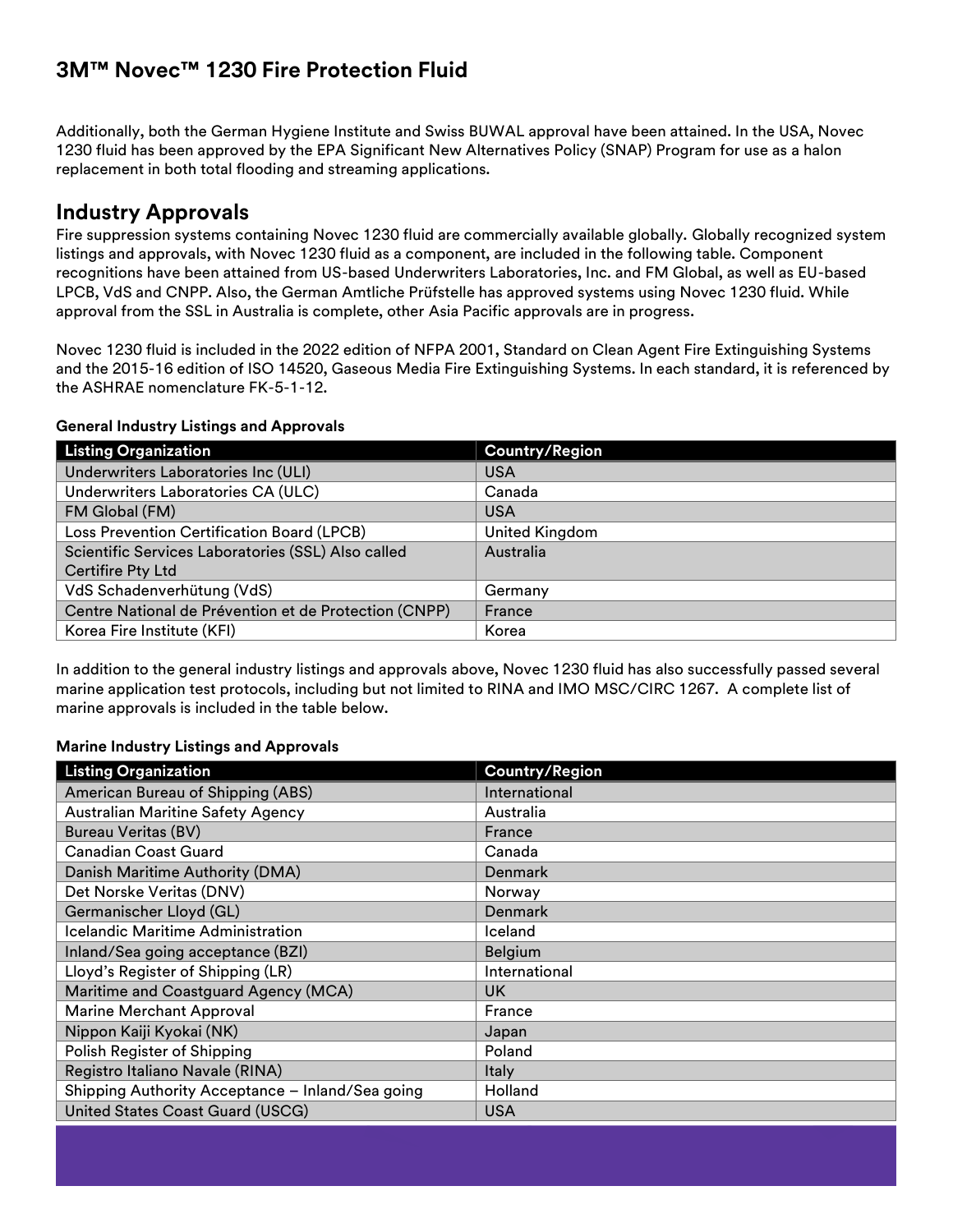| (MF)<br>Directive<br>Marine<br>:auipment<br>Module B<br>ו ש | - |
|-------------------------------------------------------------|---|
|                                                             |   |

# **Commercial Availability**

Independent original equipment manufacturers (OEMs) have substantially invested to gain the necessary approvals and to commercialize their total flooding systems with Novec 1230 fluid. Information for these OEMs can be accessed at the Novec 1230 fluid website at 3M.com/novec1230fluid

Total flooding system development has been the near-term effort of these companies. All have invested heavily to test their systems against recognized test protocols and commercialize their products. Recent development has expanded into specialty and military clean agent applications as well as portable extinguishers.

# **Use of Novec 1230 Fluid – General Information**

Novec 1230 fluid as a commercial product is supplied by 3M with the expressed intent and purpose for use in fire protection systems designed for its use as a clean extinguishing agent in total flooding and streaming applications. Considered a sustainable halon replacement alternative to HCFCs and HFCs, it is a specialty chemical uniquely designed for use in the highly regulated fire suppression market to help protect critical assets needing such highperformance protection. As reviewed and approved by the US Environmental Protection Agency, Novec 1230 fluid is manufactured, supplied, supported and approved specifically for such use only. It is not approved for use in any other non-fire protection/suppression applications. Novec 1230 fluid is not approved for battery immersion applications.

# **Use of Novec 1230 Fluid – Lithium-Ion Batteries**

Novec 1230 fluid in a gaseous overhead fire suppression system, designed and installed per the ISO 14520 Standard or NFPA 2001 Standard, can extinguish Class A, B and C hazard fires.

In spaces where lithium-ion batteries are stored or utilized, owners may elect to install a fire suppression system using Novec 1230 fluid to suppress ancillary fires that are external to the battery. Extinguishing the ancillary Class A, B and C fuel fires in areas near the lithium-ion batteries may help prevent a battery from overheating due to an external fire.

Additionally, lithium-ion batteries may leak the electrolytes that are present within the battery, which may be combustible. Owners may elect to install fire extinguishing systems using Novec 1230 fluid to suppress fires external to the battery that are caused by electrolyte leakage, which are Class B hazards.

To be clear, Novec 1230 fluid, utilized in total flooding fire suppression systems designed for Class A, B and C hazard fires, cannot stop thermal runaway once initiated. Any additional benefit of a fire suppression mechanism, device or delivery system using Novec 1230 fluid to prevent a cascading lithium-ion battery thermal runaway event is highly dependent on the battery properties and the system itself which include factors outside of 3M's knowledge or control, including battery design, state of battery charge, and Novec 1230 fluid concentration levels, as a few illustrative examples. Accordingly, the fire suppression system manufacturer is solely responsible for ensuring that any claim regarding the ability of the system to prevent a cascading lithium-ion battery thermal runaway event is true and accurate.

# **Packaging and Availability**

Novec 1230 fluid is currently available in 2425 lb. (1100kg) intermediate bulk containers (IBCs), 661 lb. (300kg) drums and 11 lb. (5kg) glass sample jugs.

A cylinder containing Novec 1230 fluid superpressurized with nitrogen varies less than 150 psi (10.3 bar) over a temperature range of 250°F (120°C). Also, because it is packaged in IBCs and drums, it can be air freighted without the restrictions of gaseous alternatives.

# **Resources and Distribution**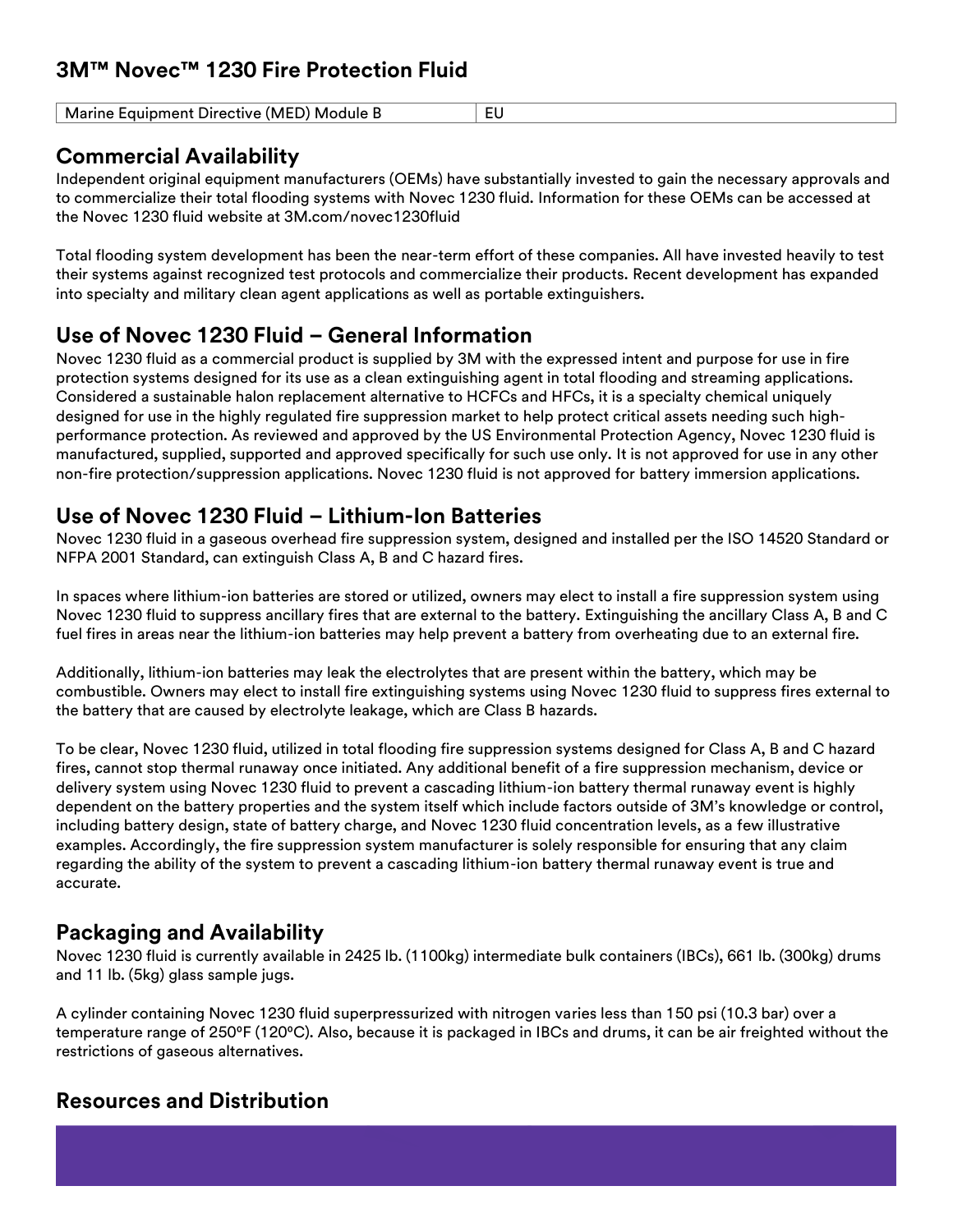Novec 1230 fluid is supported by global sales, technical and customer service resources, with technical service laboratories in the U.S., Europe, Japan, Latin America and Southeast Asia. Users benefit from 3M's broad technology base and continuing attention to product development, performance, safety and environmental issues.

Extensive OEM policies and equipment design guidelines have been prepared for system retrofit, installers and equipment manufacturers in support of Novec 1230 fluid.

For additional technical information on Novec 1230 fluid in the United States, or for the name of a local authorized distributor, call 3M Electronic Markets Materials Division at **800 810 8513**.

For other 3M global offices, and information on additional 3M products, visit our web site at **3m.com/novec1230fluid.**

## **References**

- 1. Taniguchi, N., Wallington, T.J., Hurley, M.D., Guschin, A.G., Molina, L.T., Molina, M.J., *Journal of Physical Chemistry A*, 107(15), 2674-2679, 2003.
- 2. D'Anna, B., Sellevag, S., Wirtz, K., and Nielsen, C.J., *Environmental Science and Technology*, 39, 8708-8711, 2005.
- 3. IPCC, 2013: *Climate Change 2013: The Physical Science Basis. Contribution of Working Group I to the Fifth Assessment Report of the Intergovernmental Panel on Climate Change* [Stocker, T.F., D. Qin, G.-K. Plattner, M. Tignor, S.K. Allen, J. Boschung, A. Nauels, Y. Xia, V. Bex and P.M. Midgley (eds.)]. Cambridge University Press, Cambridge, United Kingdom and New York, NY, USA, 1535 pp.